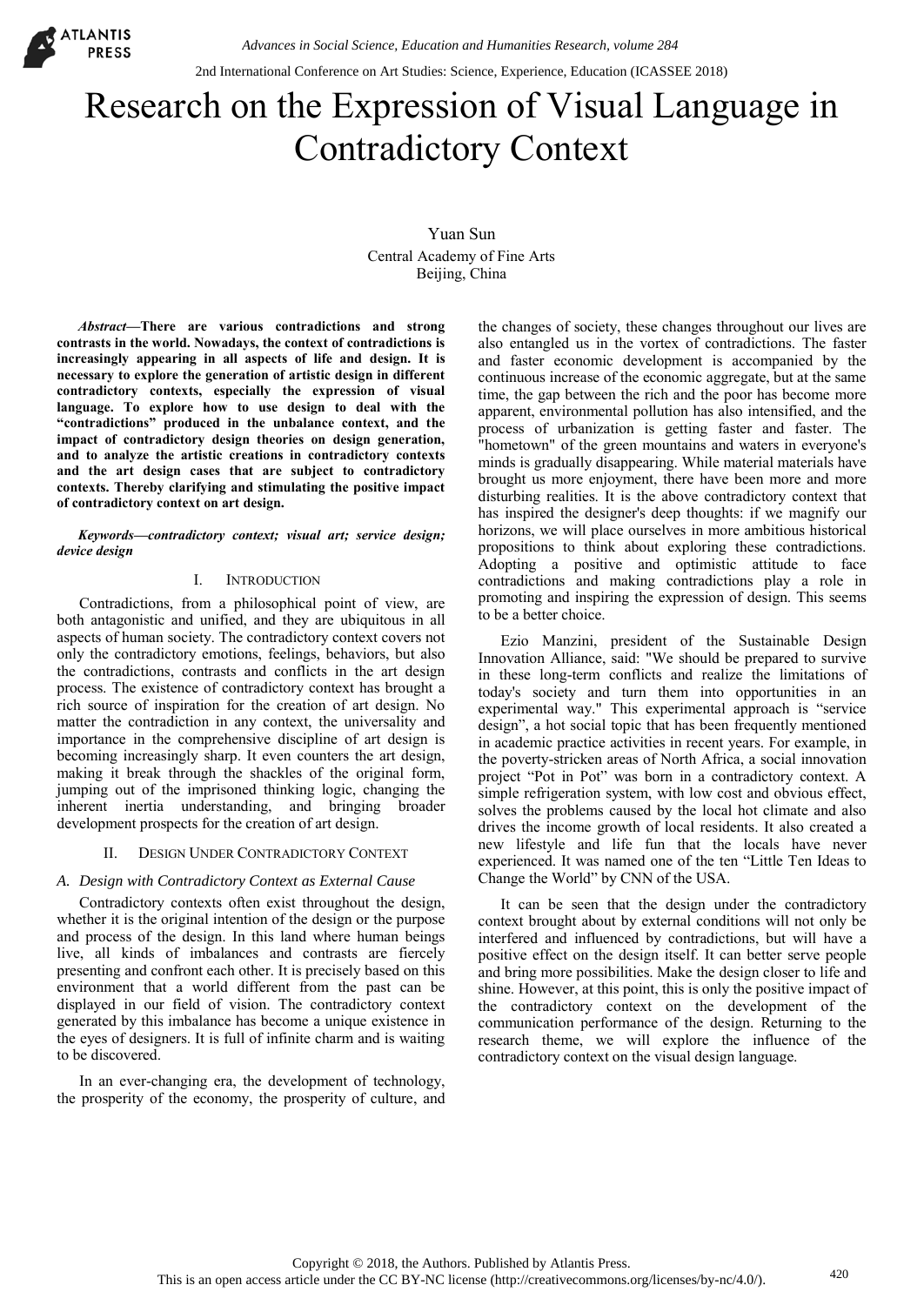# *B. Analysis of Visual Expression Cases Based on Contradiction as Design Theory*

To study visual design in a contradictory context, one has to mention Van Doesburg's contradictory design theory. Theo van Doesburg, the pioneer of modern abstract art, one of the founders of the Dutch style, whose contradictions in design theory made his artistic achievements more brilliant, and he tried his best to advocate the design concept of De Stijl rationalism design, actively advocating the beauty of order and logic, on the other hand, he hold high the banner of anarchist, Dadaist, and anti-rational art. This kind of artistic proposition with an advanced consciousness across the times and in a contradictory context was difficult to accept at the time. However, in today's Dutch design circles and even in other countries, there is a general situation of design similar to the contradictory theory of binary opposition that was foreseen in the past. The emergence of this phenomenon is a good proof of the profound rationality and super-era of design theory in Doesberg's contradictory context.

The real purpose of Doesberg's design theory in the context of contradictions is to strive to get rid of rigidities and pursue a variety of artistic concepts that may collide in the context of the times. He proposed to develop an absolutely clear visual art in which the simplest visual elements — simple geometric shapes and colors — are used to form a mathematically shapes and colors -- are used to form a materializer. expressiveness of art.'

The design theory of Doesberg's contradictory context has a far-reaching impact on today, and then a concrete analysis of the success stories of contemporary Dutch designers inspired by its contradictory design theory. Imam Boom, a contemporary Dutch book designer, is often described as a pioneer of books and can even be called a typical representative of rationalist designers. In her more than 300 book designs, the atmosphere of reason and order is full of all aspects of her design. In these works, she uses a variety of different forms, materials, colors, innovative images and a variety of different word processing methods. To the greatest extent, it gives the book a new visual language expression. Irma Boom believes that human understanding of the outside world is only directly obtained through the senses, and only perception can produce emotional psychological feedback. However, the design full of rational analysis must be able to meet the needs of human perception systems. In the real world of material, when reading a book, the emotions generated by the viewer, whether expressing appreciation, feelings or other feelings, do not require direct contact with the material. The readers who come into contact with the book, the observation, touch, reading, reading, dialogue and other ways of the book are based on the inherent text structure of the book and the artistic understanding of the designer, and add their own freedom construct. Therefore, the visual representation of books in the context of contradictions is also the visual expression of reading design. The rationalist design emphasized by Imam Boom is significantly different from the Dutch style of purely vertical and horizontal design grids in terms of layout design.

Therefore, the contradictory context of combining rationality with irrationality, rigor and randomness is applied to the visual language of design, which not only does not make the result of the design confusing, but provides a more splendid possibility for the visual expression of book design, more interesting design methods, and more lively aesthetic pleasure. Therefore, I want to apply this design method to my design creation and lay the foundation for creating new visual expressions. To explore the possibility of visual language communication in a contradictory context with a realistic art design product.

#### III. ART IN A CONTRADICTORY CONTEXT

### *A. Visual Expression in Artistic Creation Under Contradictory Context*

In the process of creating a work of art, artists will face various contradictions. This process is also a collection that the artists dialectically and artistically handle contradictions. Therefore, artists often need to have the ability to deal with a variety of contradictory factors, that is, the ability to control the overall situation, the extraordinary wisdom and the courage to be the first in the context of contradictions. It is even necessary to skillfully convey the contradictory results in the appropriate visual language and art form. Jean Dubuffet is such an artist. He dares to get rid of the inherent thinking formula, break through the traditional techniques and expressions of painting art, and dare to create a new visual expression that uses a wide range of artistic means and material media. In the later period, a strong personal characteristic was formed, a casual, wild, and oyster-like visual art language expression.

The contradictory context in Dubuffet's works can be summarized as: figurative and abstract, art and anti-art, color and black and white, plane and three-dimensional, rational and emotional, and so on. In the process of creation, his ambivalence: not only ignores the eyes of others and the audience, does not care about the rules and regulations brought about by the history of art, and strives to achieve pure spiritual realm, but at the same time, there is a beautiful encounter that art can be shared by more ordinary people. Therefore, his works of art have created a unique style created in a contradictory context: driven by intuition, using a decorative creative approach to record every accident. On a dense background, recombining the space, using layered techniques to express the depth, the broken outline and the mottled color of the painting, by the expression of the changing shape of the object, the original and mysterious visual expression that he is trying to achieve is sought as if it were a unique artistic expression in the Gypsies.

In the classic and normal structure of art, there are many factors that are complex and contradictory in many aspects such as society, times and history. If we can correctly explore and control these contradictions, we can make the art that expressed by visual language communication develop on an effective journey. Jean Dubuffet is such a great artist who can break through the self in the contradictory context, break through the shackles of the old frame of art, and dare to explore the unique style of the contradictory character. It is a model that can be used for reference.